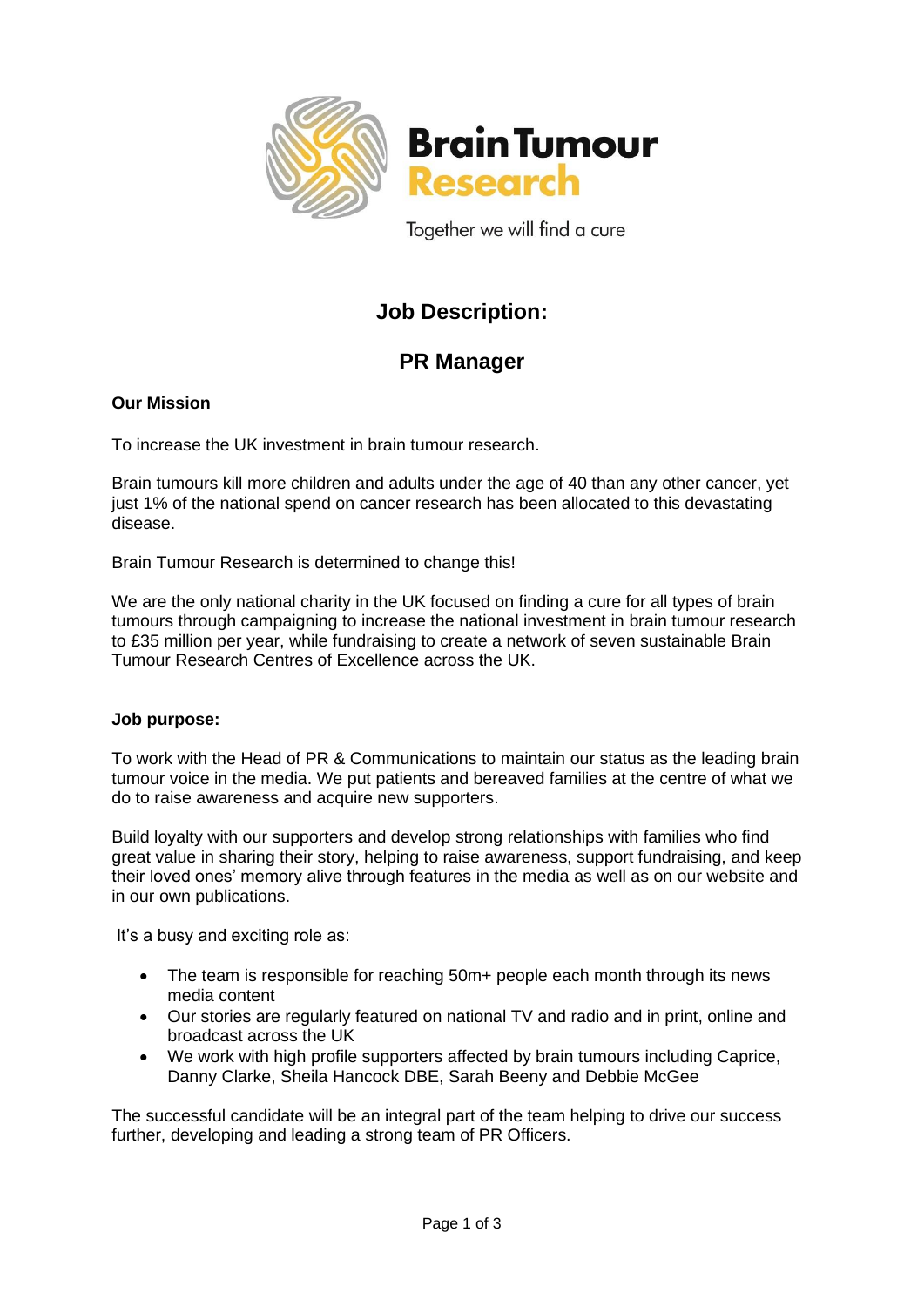**Contract Type**: Full Time (35 hours pw) – Permanent.

#### **Salary:** Up to £40,000

**Location:** Head Office, Milton Keynes. We offer hybrid working, employees have the flexibility to work from home up to two days a week. Attendance at key events in London and across the UK is expected as is occasional weekend and evening work.

#### **Reports To:** Head of PR & Communications

**Direct Reports:** Team of three PR Officers.

#### **Main duties:**

- Deputise for the Head of PR & Communications
- To raise the profile of Brain Tumour Research and strengthen the reputation of the charity through print, broadcast and online media, both nationally and regionally, in order to fuel the exponential growth of the charity
- Lead the PR team in working with the Community fundraising teams to share stories of volunteer fundraisers in order to inspire new supporters and encourage donations
- Write and pitch stories in an engaging and concise way, promoting our key messaging and core campaigns
- Work closely with the Digital Marketing team to maximise reach opportunities
- Build communities through working with regional as well as national media so that Brain Tumour Research is top of mind when someone in a community is diagnosed with a brain tumour
- Respond to incoming media inquiries
- Track PR coverage
- Support and promote awareness and fundraising activities
- Write and proof-read press releases and, where appropriate, maximise coverage of each
- Conduct case study interviews and produce compelling human-interest stories and feature articles
- Ensure that central administration systems in place at Brain Tumour Research are complied with and that all information relating to contacts are correctly entered onto Brain Tumour Research's database
- Ensure that all relevant charity and other legislation is complied with
- Comply with Brain Tumour Research's internal policies as appropriate
- Undertake any other reasonable duties as required

#### **Qualifications, Skills and Experience**

#### **Essential:**

- Bachelor's degree in public relations, media communications or a related field, or similar professional level of experience
- Demonstrable track record of generating effective PR coverage
- Experience of working in a newsroom; sharp news sense, solid understanding of how the media works and ability to create and tailor content for a variety of print/digital and broadcast outlets